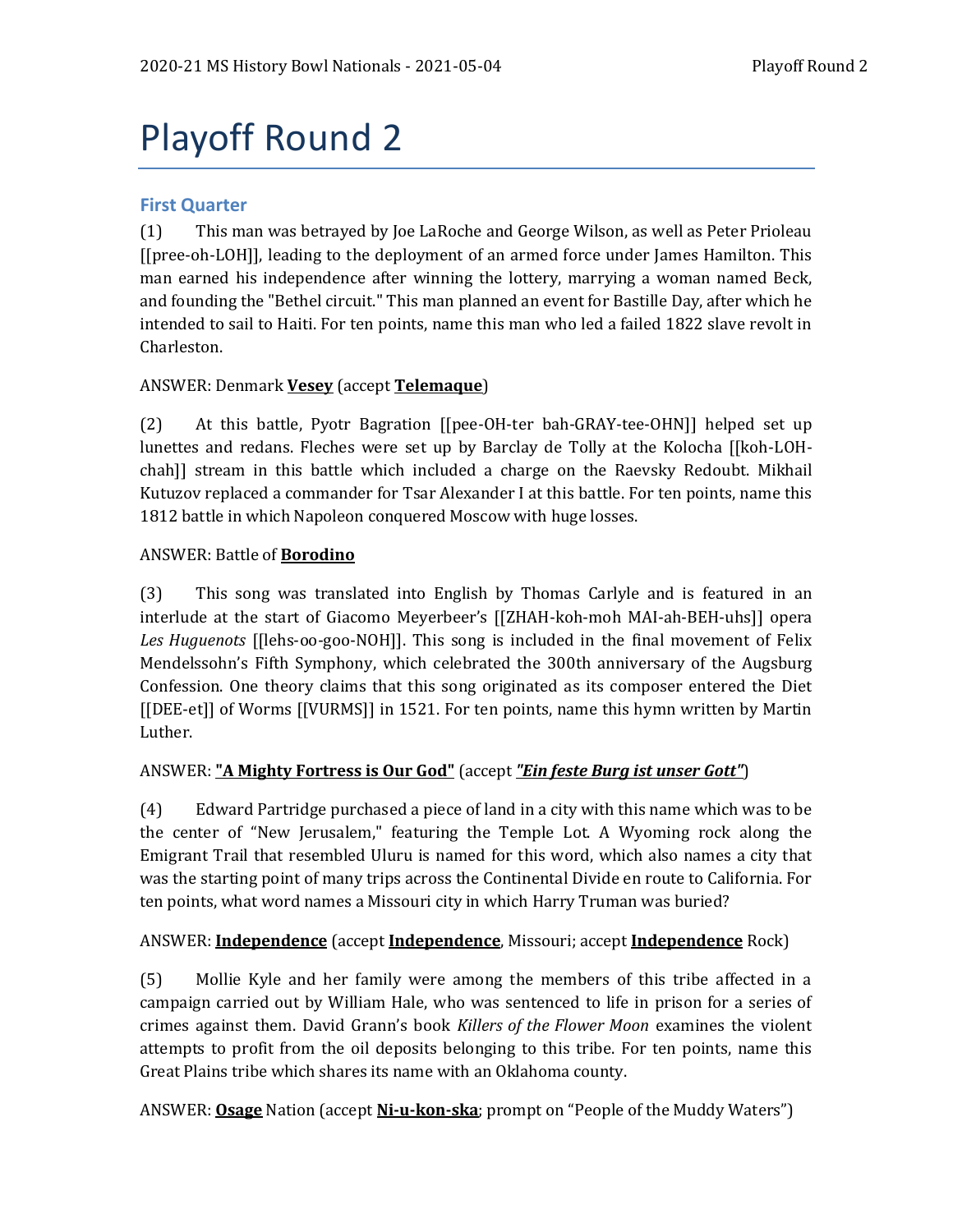(6) One side was helped to win this battle by the use of Liburnian vessels and the defection of Quintus Dellius. Marcus Agrippa fought in this battle against Lucius Gellius Polico and Gaius Sosius. The city of Nicopolis was founded after this battle, which took place at the Ambracian Gulf. After this battle, a ruler took the name Augustus. For ten points, name this 31 BC naval battle near Greece in which Cleopatra and Mark Antony lost to Octavian.

## ANSWER: Battle of **Actium**

(7) This ballet was commissioned by Lincoln Kerstein and premiered in 1938 by a company headed by Eugene Loring. This ballet opens and closes with a theme titled "The Open Prairie." A song about the "Old Chisholm Trail" appears in this ballet, in which the title character steals a warden's gun and escapes jail before being shot and killed. For ten points, name this Aaron Copland ballet about a Wild West outlaw.

## ANSWER: *Billy the Kid*

(8) An editor who spoke for this group opined that one president was "Fungus from the corrupt womb of bigotry and fanaticism." George E. Pugh was an Ohio senator from this group, as was Congressman Alexander Long. Order Number 38 was used to punish members of this group including Lambdin Milligan and Clement Vallandigham, both part of the Knights of the Golden Circle. For ten points, name this group of "Peace Democrats" who opposed the Civil War.

#### ANSWER: **Copperhead**s (accept **Peace Democrat**s before mentioned)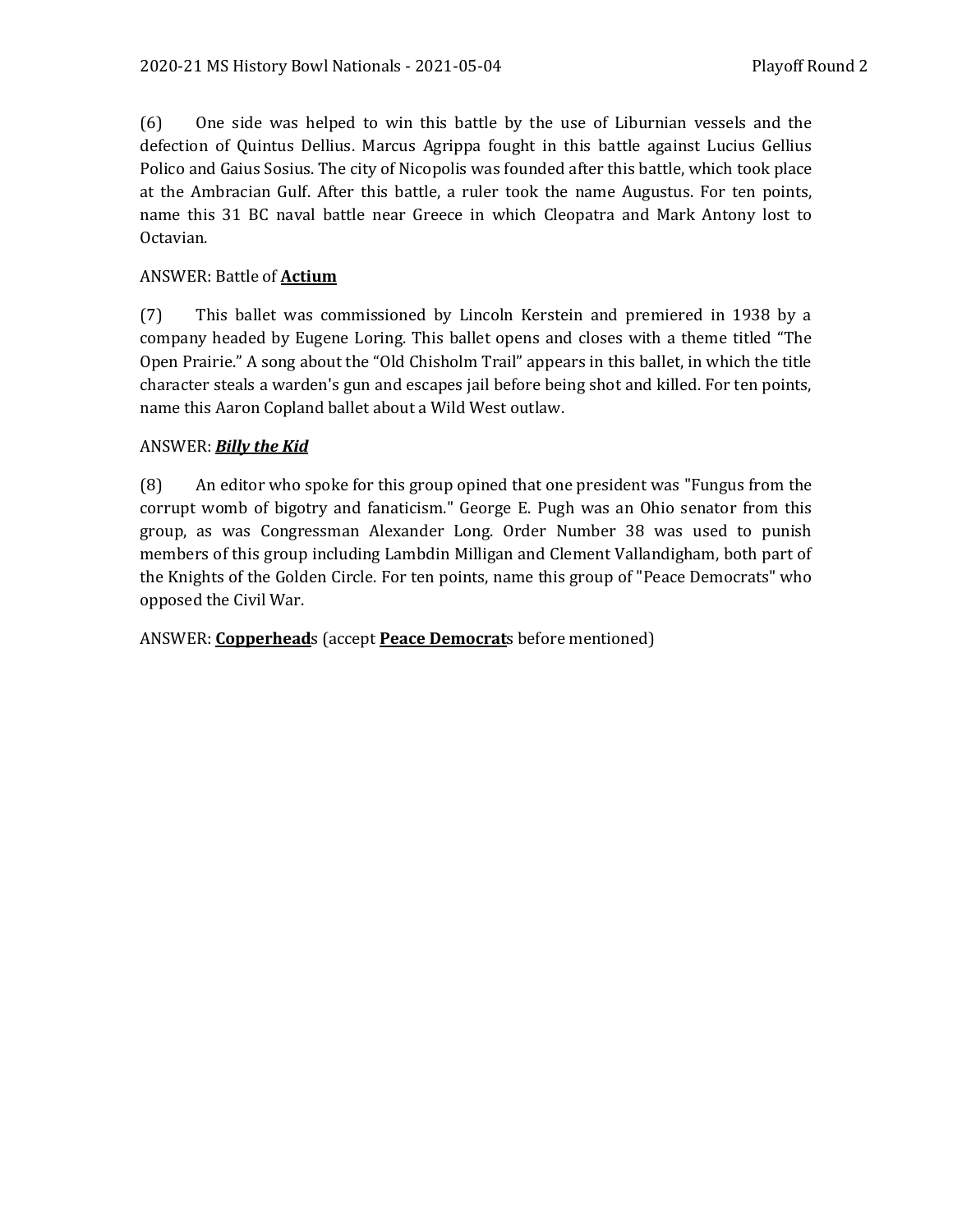# **Second Quarter**

(1) In Britain, this period was marked by the creation of the Fetter Lane Society and one man's Aldersgate experience. During this period, books and clothes were burned by James Davenport, and William Tennent formed the Log College. Dartmouth, Yale, and Princeton were formed during this religious era, in which the Northampton Revival occurred. George Whitefield [[WIT-field]] was a leader during, for ten points, what religious revival in the mid-18th century?

# ANSWER: **First Great Awakening** (accept **Evangelical Revival**; prompt on "Great Awakening")

BONUS: This was perhaps the most influential sermon of the First Great Awakening, delivered in Enfield, Connecticut in 1741 by a noted Massachusetts revivalist and listing ten "considerations" intended to convince the wicked that they needed God's forgiveness.

## ANSWER: **"Sinners in the Hands of an Angry God"**

(2) While serving on this vessel, Harold Cottam received a message which prompted Captain Arthur Rostron to cut off hot water usage in order to save steam from the engines so it could cover 58 nautical miles as quickly as possible. That effort occurred when, after midnight on April 15, 1912, this vessel received a distress signal indicating that a ship had hit an iceberg. For ten points, name this ship which rescued survivors from the *Titanic*.

## ANSWER: RMS *Carpathia*

BONUS: The *Carpathia* was part of the Cunard fleet as is this ship, the largest ocean liner ever built. This ship is the second of its name, the first having been named for Queen Elizabeth II's grandmother, the consort of George V.

# ANSWER: RMS *Queen Mary 2* (accept **QM**2; prompt on "Mary")

(3) The 1829-1851 cholera epidemic popularized the teachings of this man, who founded the American Physiological Society as part of his advocacy of "natural hygiene." This man called for the avoidance of aluminum and chlorine additives in white bread, instead advocating for bread made with home-milled flour. Considered the "father of vegetarianism," for ten points, what advocate of simple foods pioneered a namesake cracker?

# ANSWER: Sylvester **Graham** (accept **Graham** Cracker)

BONUS: One of the first mentions of the Graham Cracker appears in this author's novel, *Pierre; or, The Ambiguities*. An 1851 novel by this American includes a quasi-scientific taxonomy presented in the chapter "Cetology."

# ANSWER: Herman **Melville**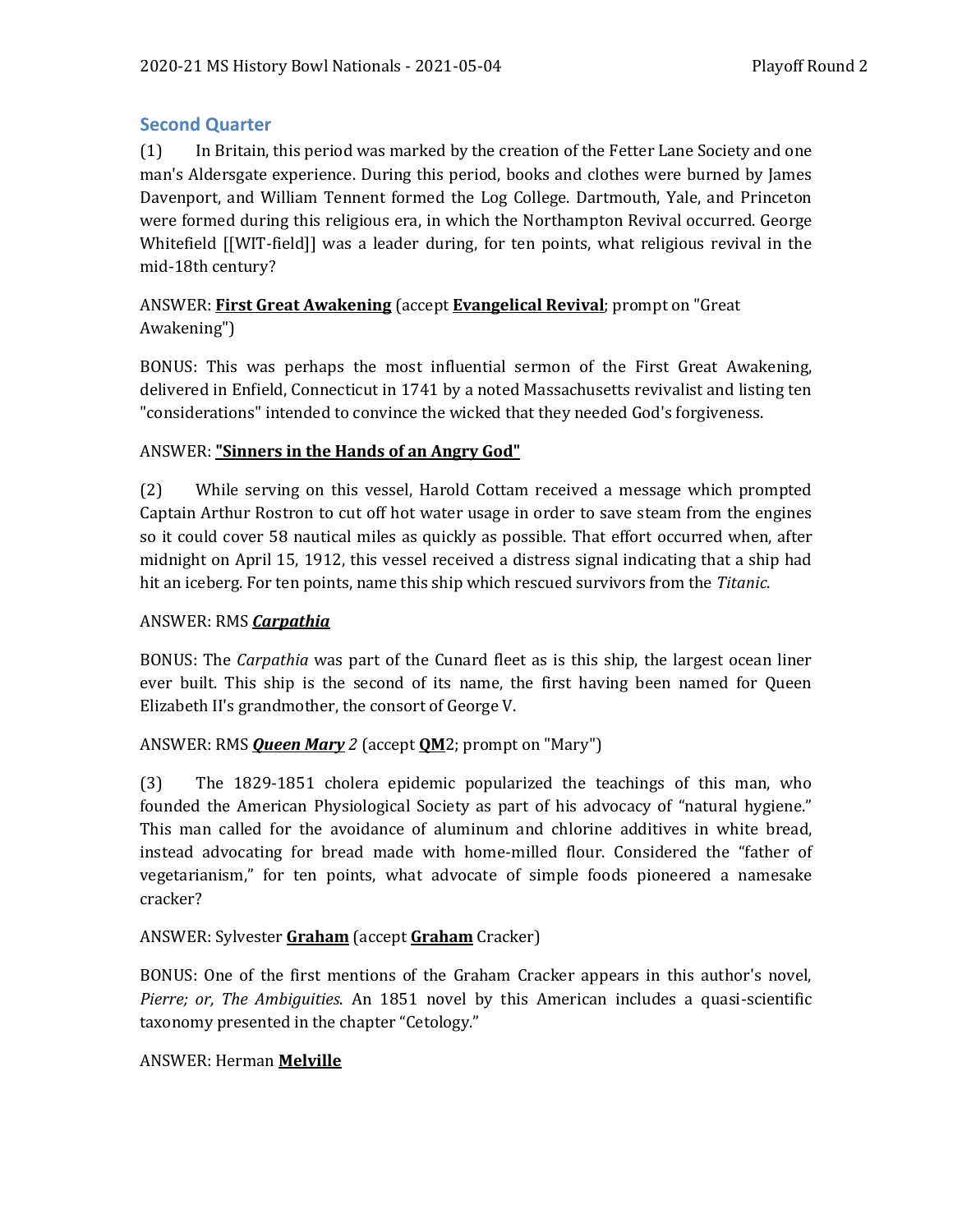(4) This modern country is home to Africa's oldest mosque, the Mosque of the Companions. When it was still an Italian colony, a 71-kilometer cableway crossed what is now this country to reach the base of the Red Sea Flotilla, which was scuttled until the ships were raised at Massawa. In Operation Fenkil, this country was targeted by Mengistu of Ethiopia. With a capital known as "Little Rome," for ten points, what is this East African country, officially independent since 1993?

## ANSWER: State of **Eritrea** (accept Italian **Eritrea**; prompt on "Italian East Africa")

BONUS: One of the most recognizable elements of Eritrean culture is a ceremony surrounding this substance which involves roasting, wafting, boiling, and pouring into a *finjal*.

# ANSWER: **Coffee** (or **Bun** [[BOON]])

(5) James Lane graduated from this institution whose first superintendent, Francis Henney Smith, previously taught at Hampden-Sydney College. Students of this institution participated in the Battle of New Market, and this institution was created in Lexington from the remnants of a state arsenal. "Stonewall" Jackson taught at this institution whose cadets were relocated in 1864 to Richmond. For ten points, name this state military academy.

## ANSWER: **Virginia Military Institute** (accept **VMI**)

BONUS: In *U.S. v. Virginia*, VMI's male-only admissions policy was struck down in 1996. This Supreme Court justice, a nominee of George H.W. Bush, recused himself from the case as his son, Jamal, was a senior cadet at VMI at the time.

#### ANSWER: Clarence **Thomas**

(6) Agent Orange was first deployed during this event which included the Batang Kali massacre, in which 24 unarmed villagers were killed by British troops, known as "Britain's My Lai [[mee-LAI]]." One side which fought in this event was known as the MNLA and was led by Chin Peng. For ten points, name this guerilla war fought in a Southeast Asian country from 1948 to 1960 between pro-independence Communists and the British Empire.

#### ANSWER: The **Malaya**n **Emergency** (accept **Darurat Malaya**)

BONUS: The Federation of Malaya became officially independent in 1957 during the administration of this British prime minister, a supporter of decolonization, who had succeeded Anthony Eden in January of that year.

# ANSWER: Harold **Macmillan** (accept 1st Earl of **Stockton**)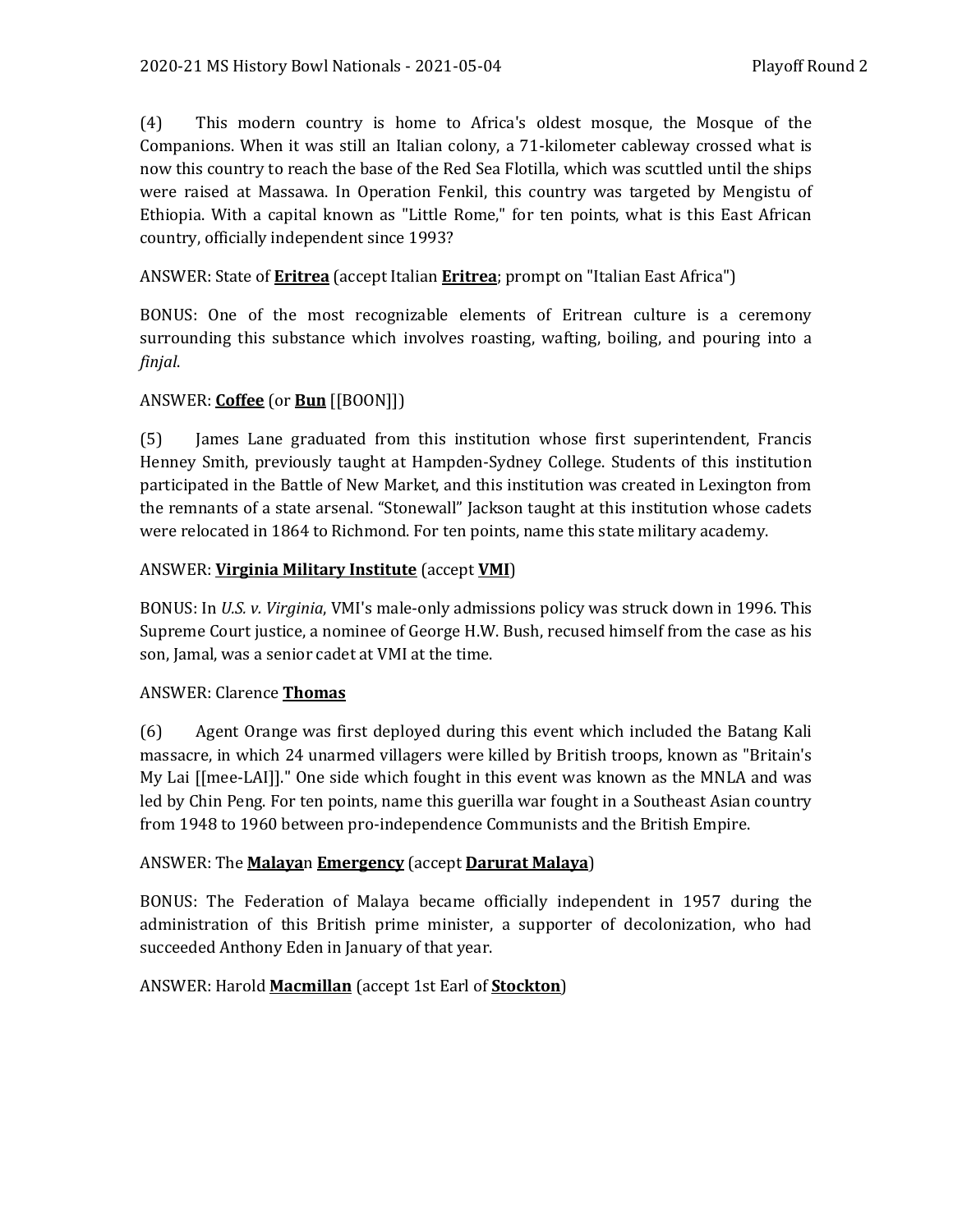(7) This man gave a speech in which he claimed, "To conquer them we must dare, dare again, always dare." That speech by this subject of a play of Georg Büchner [[BOOSH-nuh]] was thought to have contributed to the September Massacres. En route to his execution, this man's last words were, "My only regret is that I am going before that rat, Robespierre." The first head of the Committee of Public Safety, for ten points, who was this early leader of the French Revolution?

# ANSWER: Georges **Danton**

BONUS: Robespierre was executed nearly four months after Danton. Those executions by guillotine took place, as did that of Louis XVI, in this public square, the largest in Paris, at the eastern end of the Champs-Élysées [shahms eh-lee-SEH]].

# ANSWER: **Place de la Concorde** (accept **Place de la Révolution**)

(8) This phrase was used by a street artist in a work commemorating the election of Julia Gillard as prime minister of Australia. This four-word phrase was popularized in a campaign run by Westinghouse Electric's War Production Coordinating Committee. This phrase appears in a blue speech bubble above a woman who flexes her arm and wears a red bandana. For ten points, name this motivational phrase found above Rosie the Riveter on U.S. World War Two posters.

# ANSWER: **We Can Do It!**

BONUS: In 1943, Rosie the Riveter appeared on the Memorial Day cover of this magazine. Other noted covers of this magazine include *Little Spooners*, featuring two children on a bench watching a sunset, and the *Four Freedoms* series.

# ANSWER: *The Saturday Evening Post*

# **Third Quarter**

The categories are:

- 1. World's Columbian Exposition
- 2. Exploits of Trajan
- 3. Namibia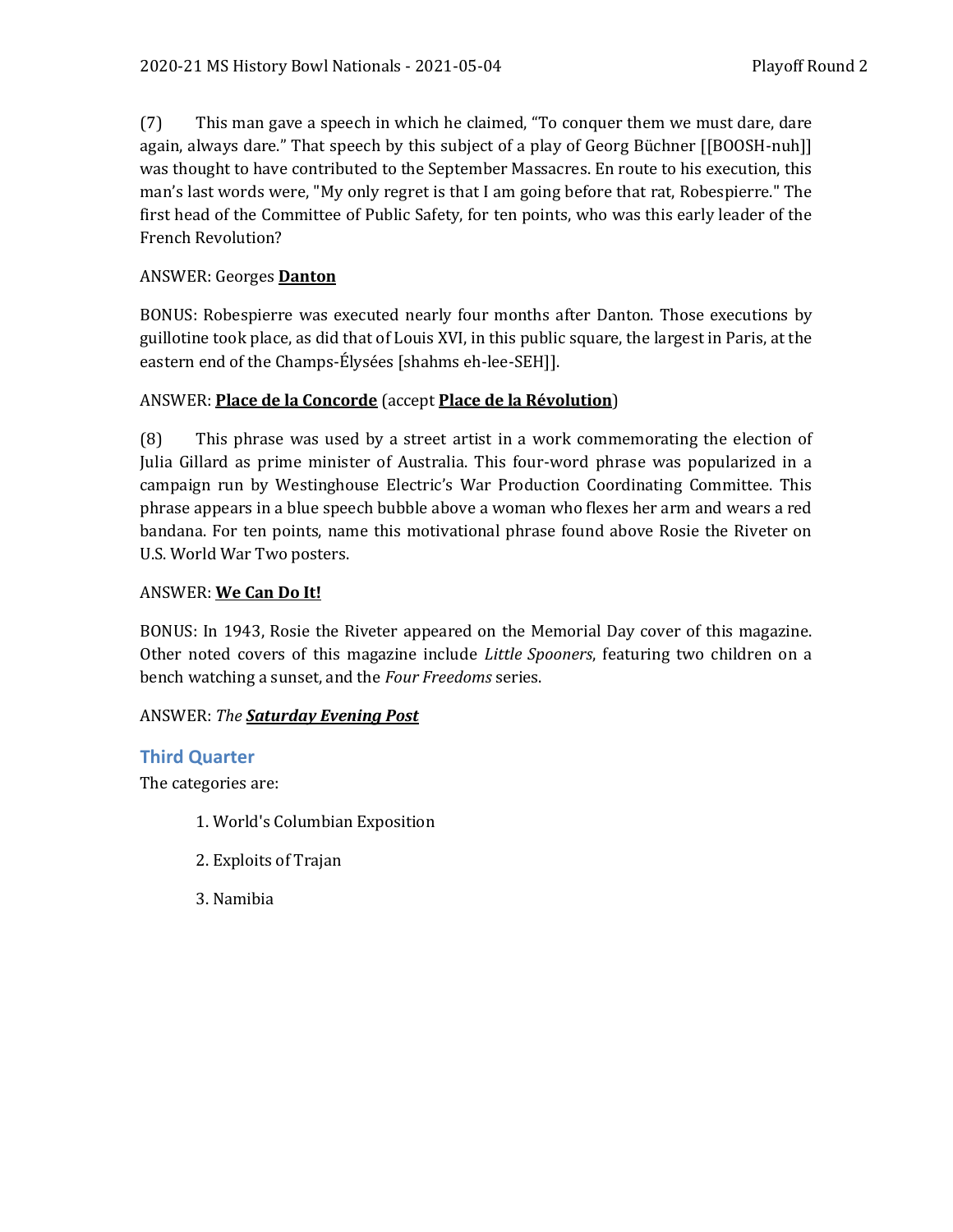### *World's Columbian Exposition*

Name the...

(1) Midwestern city, the site of the Columbian Exposition.

#### ANSWER: **Chicago**

(2) Woman whose autobiography describes her visit to the expo with Anne Sullivan and Alexander Graham Bell.

#### ANSWER: Helen **Keller**

(3) Ship which was reproduced in honor of the 400th anniversary of Columbus's voyage, along with the *Niña* and the *Santa Maria*.

#### ANSWER: *La Pinta*

(4) Carnival ride built by a namesake civil engineer, which could hold 2,160 guests.

#### ANSWER: **Ferris Wheel** (prompt on "Chicago wheel")

(5) Patriotic song whose description of "alabaster cities" was inspired by Katherine Lee Bates's visit to the expo.

#### ANSWER: **"America the Beautiful"**

(6) Name given to the collection of Expo buildings, painted by Francis Davis Millet and ushering in the "City Beautiful" movement.

#### ANSWER: **White City**

(7)

ANSWER:

(8)

ANSWER: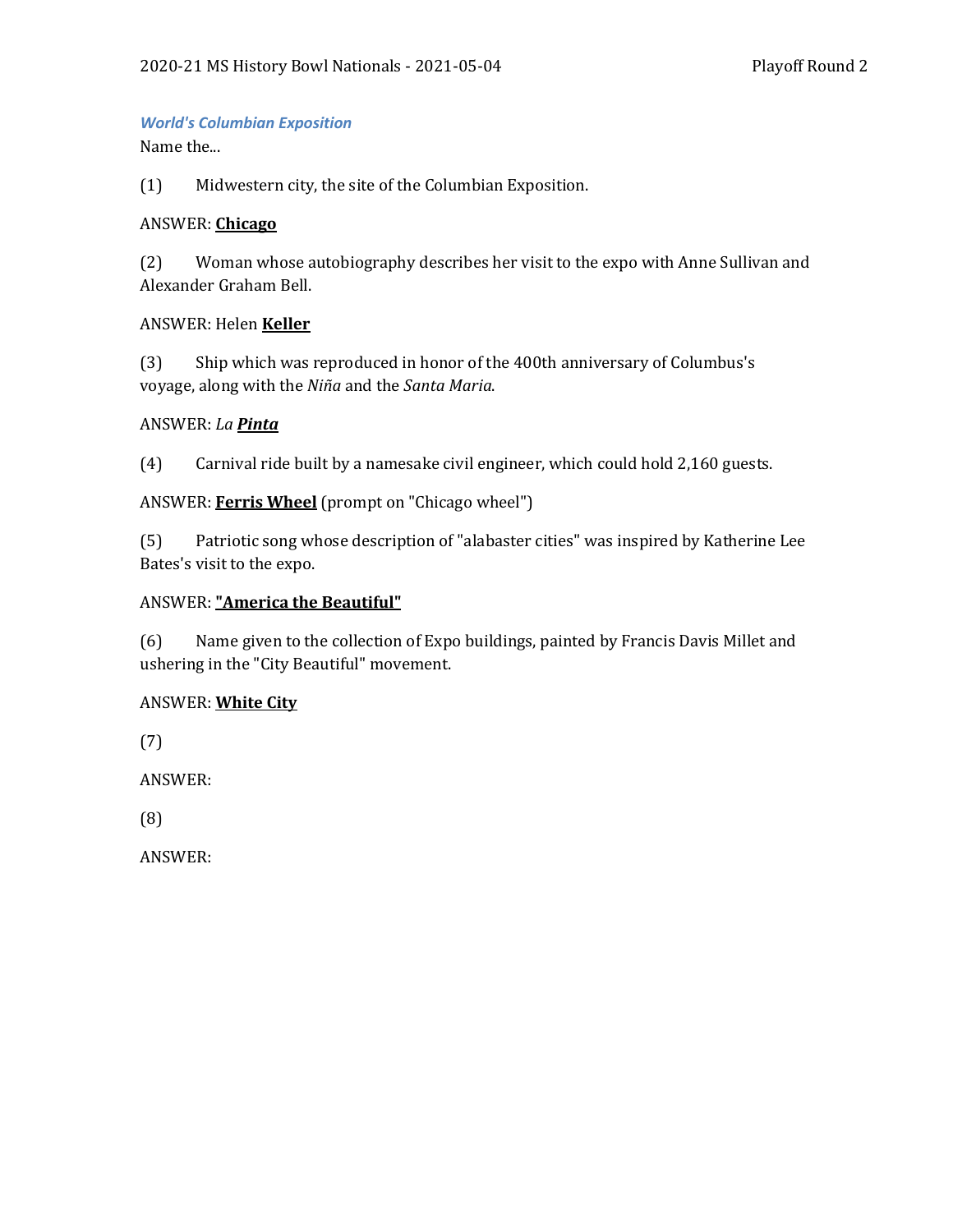## *Exploits of Trajan*

Name the...

(1) Macedonian conqueror with whom Trajan was compared in Roman propaganda.

# ANSWER: **Alexander** the Great (or **Alexander** III of Macedon)

(2) Number of "Good Emperors," including both Trajan and his adopted son Hadrian.

# ANSWER: **Five**

(3) Facilities, known to Romans as *Thermae*, which Trajan built near the Oppian Hill.

# ANSWER: **Bath**s (accept **Bath**house(s))

(4) Roman silver coin devalued by Trajan while fighting his foreign wars.

# ANSWER: **Denarii** (accept **Denarius**)

(5) Emperor who staved off rebellion by appointing Trajan as his successor.

# ANSWER: **Nerva**

(6) Trans-Danubian territory conquered by Trajan, roughly where Romania and Moldova are today.

ANSWER: **Dacia** [[DAY-shah]] (accept **Dacia**ns; accept pronunciation as [[DAH-kyah]])

(7)

ANSWER:

(8)

ANSWER: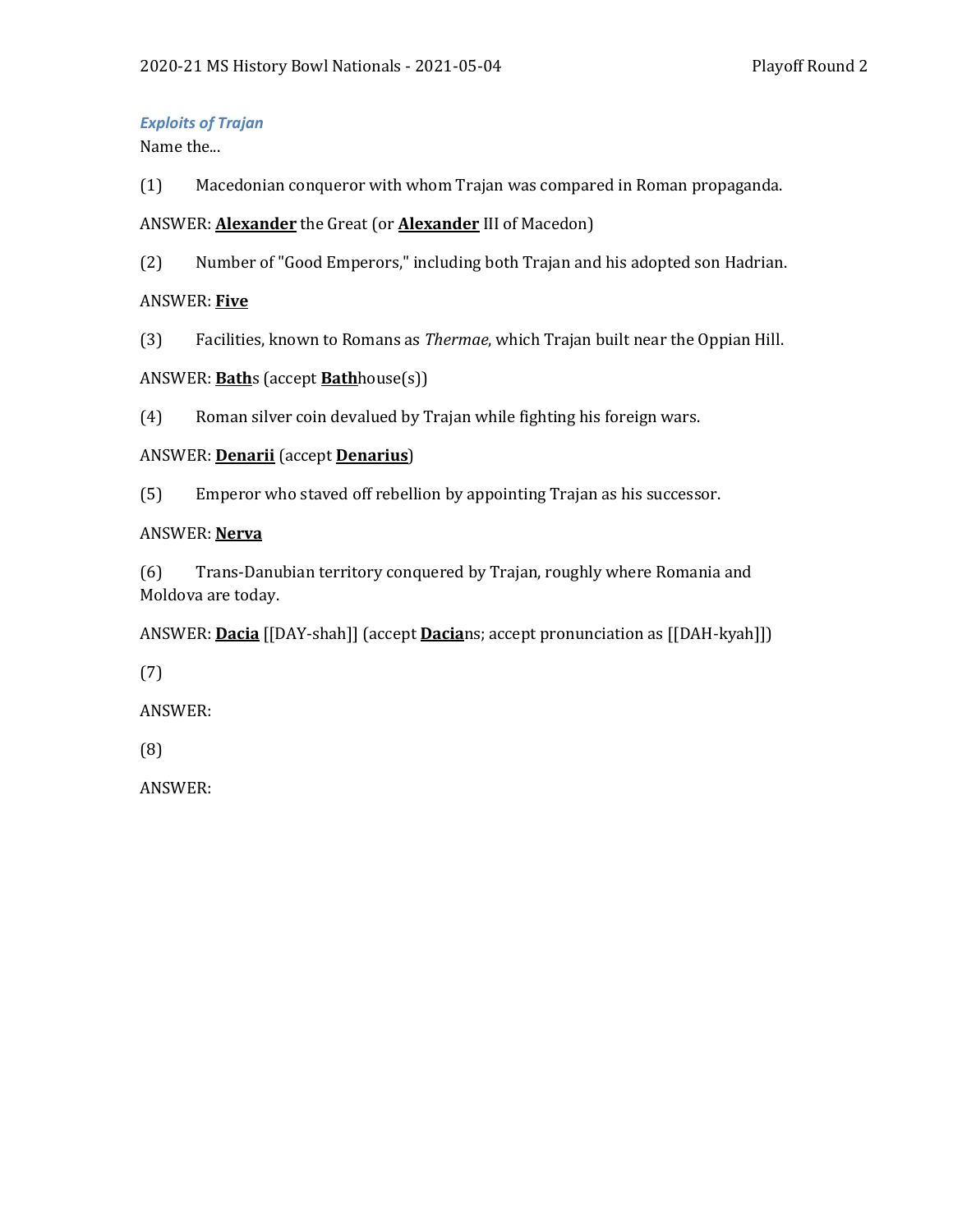#### *Namibia*

Regarding the nation of Namibia, name the...

(1) Capital which was re-founded by Curt von François.

## ANSWER: **Windhoek** [[WIND-hook]]

(2) Nation with the colony of "South West Africa" of which it was a part until 1915.

ANSWER: **German** Empire (accept Imperial State of **Germany**; accept the **Second Reich**; accept the **Kaiserreich**)

(3) Actinide element discovered in Namibia in 1928, providing for a large portion of the world's nuclear power.

#### ANSWER: **U**ranium

(4) First prime minister of the Union of South Africa who occupied the region of Namibia, provoking the Boer Revolt.

#### ANSWER: **L**ouis **Botha**

(5) Territories set aside for Black inhabitants in an attempt to enforce apartheid prior to its independence.

#### ANSWER: **Bantu**stans (accept **Bantu** homeland)

(6) Tribe who were the targets of a 1905-1908 genocide along with the Nama.

#### ANSWER: Ova**herero**

(7)

ANSWER:

(8)

ANSWER: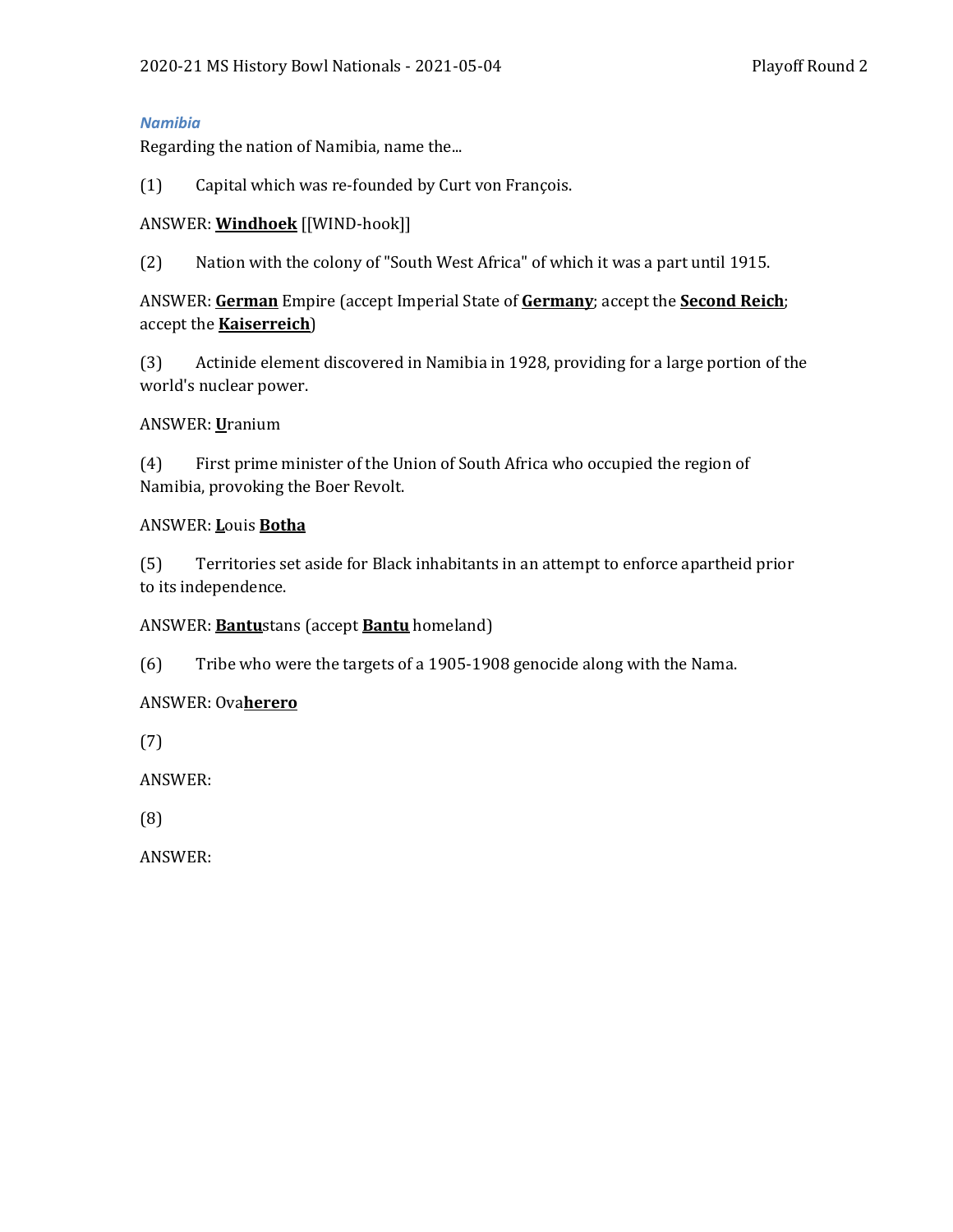# **Fourth Quarter**

(1) **John Tyler's admiration for this figure's speaking ability prompted him to state, "I would like to hand Mr. Calhoun over to you." One reporter described this person as the "Lioness of the [World Anti-Slavery] Convention." This (+) Quaker was invited by Jane Hunt to a meeting where she helped draft the Declaration of (\*)**  Sentiments. For ten points, name this women's rights activist who, with Elizabeth Cady Stanton, organized the Seneca Falls Convention.

## ANSWER: Lucretia **Mott**

(2) **On this island a road that crossed over the Imbrasos River came to be known as the Sacred Way and linked to a temple dedicated to the goddess Hera. The idea that (+) mathematical equations govern planetary motion was proposed by a native of this island who found a way to calculate the hypotenuse (\*)** length in a right triangle. For ten points, name this Greek island on which Pythagoras was born.

#### ANSWER: **Samos**

(3) **Viola Spolin taught improvisation lessons at this place, where a music school was founded by Eleanor Sophia Smith. Wallace Kirkland photographed children at this location where the Great Ladies of Halsted Street created the Little (+) Theatre Movement. Ellen Gates Starr co-founded this location, whose other founder was inspired by London's Toynbee Hall.** (\*) For ten points, name this settlement house in Chicago co-founded by Jane Addams.

#### ANSWER: **Hull** House

(4) **On this island where the Mahra sultans ruled, Tristão da Cunha [[KOON-yah]] re-grouped his forces after the Battle of Barawa. Traders passed through the Guardafui Channel en route to this island, which is home to a (+) tree named for its resemblance to dragon's blood. The British ended their attempts to acquire this island following the capture of nearby Aden. (\*)** For ten points, name this Yemeni island off the Arabian Peninsula.

#### ANSWER: **Socotra** (or **Suquṭrā**)

(5) **Due to the preference of this piece's primary royal audience, the composer was forced to remove the intended string parts. Thomas Desaguliers [[duh-sah-goo-LYEH]], who was elected to the Royal Society for his artillery research, was fire (+) master at this work's premiere. The signing of a treaty in Aachen is commemorated in this piece, which was commissioned to celebrate the end of the War of the Austrian Succession. (\*)** For ten points, name this suite by George Frideric Handel.

#### ANSWER: *Music for the Royal Fireworks*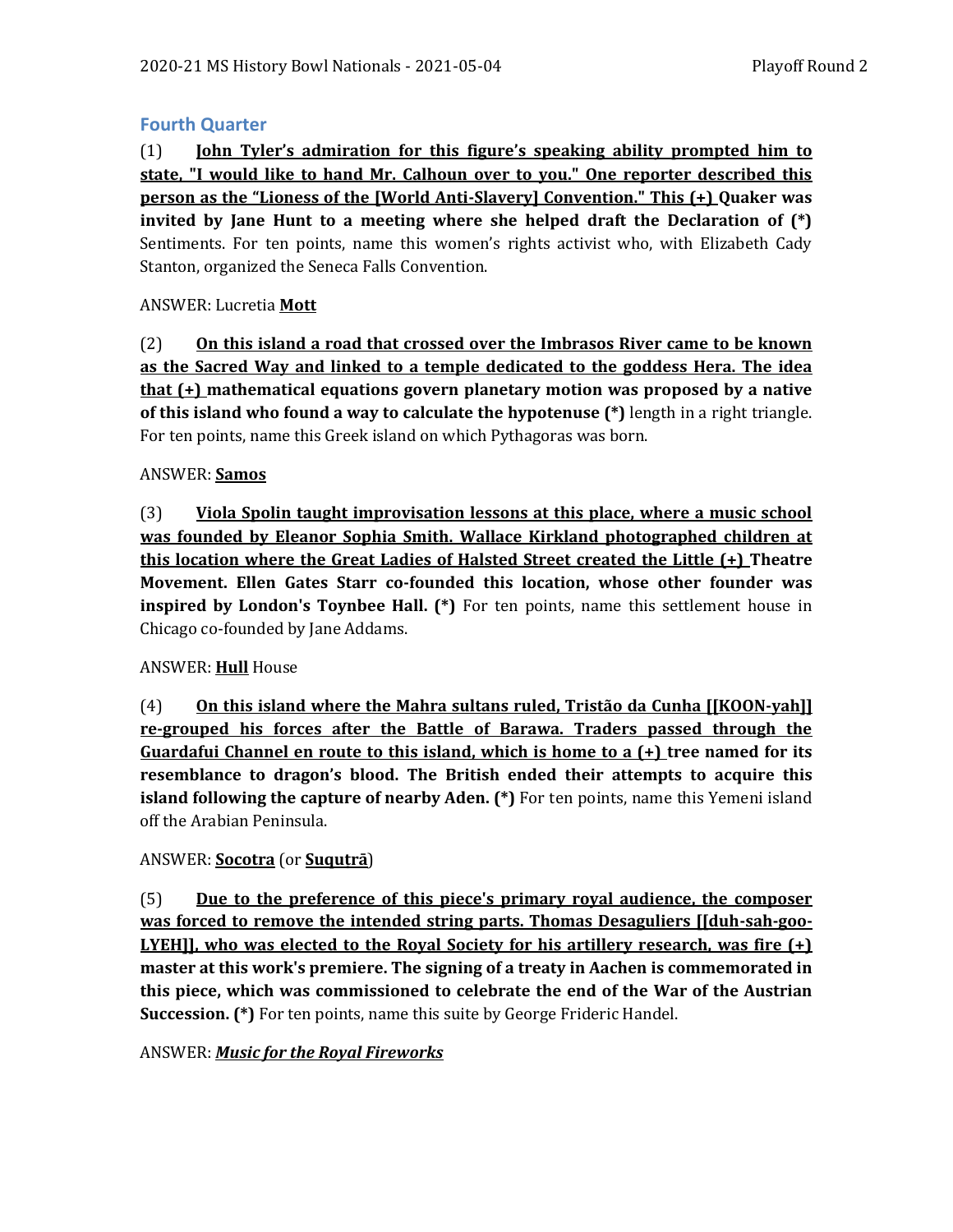(6) **This noted phrase may have been amended by John Babsone Lane Soule with the words "and grow up with the country." Josiah Bushnell Grinnell claimed he heard this four-word phrase after being told to report on an Agricultural State Fair. (+) This phrase is often started by saying, "Washington is not a place to live in. The rents are high, the food is bad." (\*)** For ten points, name this four-word phrase often attributed to Horace Greeley regarding Manifest Destiny.

# ANSWER: **"Go West, Young Man"**

(7) **Riots erupted after the Treaty of Northampton promised the transfer of this object between two locations. Kenneth MacAlpin brought this item from Iona [[ai-OHnah]] to a location from which it was seized by Edward I (+) in 1296. The most recent use of this object in its best known capacity occurred in 1953. Now found in Edinburgh (\*)** Castle, this object is fixed to the base of a wooden Coronation Chair. For ten points, name this rock upon which Scottish monarchs have been crowned.

ANSWER: **Stone of Scone** [[SKOON]] (accept **Coronation Stone** before "coronation" is mentioned; accept **An Lia Fáil**, **Stane o Scuin**, **Stone of Destiny**, **Tanist Stone**, or **Clach-nacinneamhain**)

(8) **Prior to this battle, William Bliss responded to a demand for surrender by stating, "I beg leave to say that I decline acceding to your request." One side unknowingly selected George Washington's birthday (+) as the date of this battle. Occurring near Saltillo [[sal-TEE-yo]], this battle is sometimes named for a site translating to "the narrow place," or La (\*)** Angostura. For ten points, name this victory for Zachary Taylor in the Northern theatre of the Mexican-American War.

ANSWER: Battle of **Buena Vista** (accept Battle of La **Angostura** before mentioned)